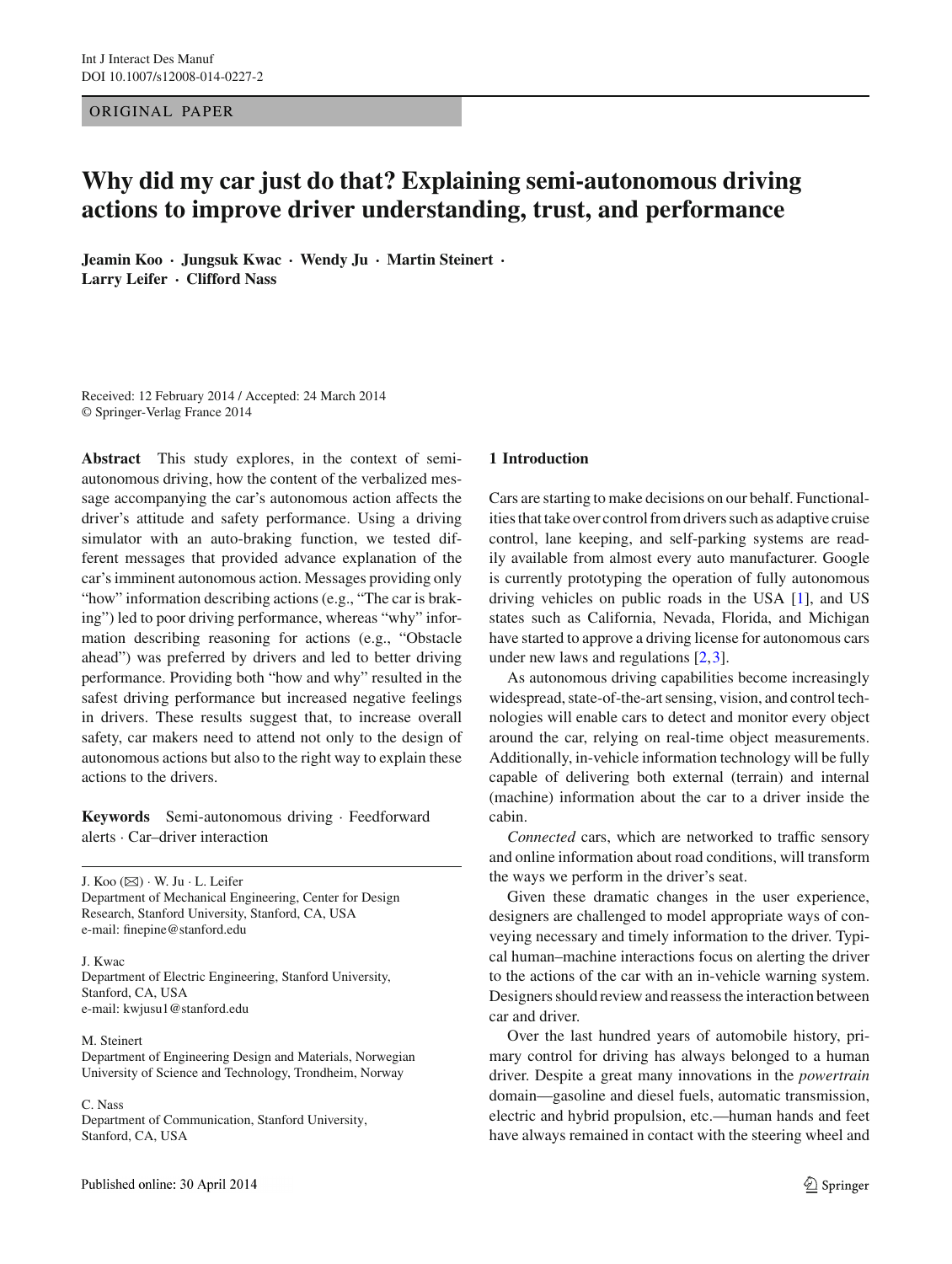the pedals, the means of controlling the car. Cars that drive themselves, however, allow drivers to forgo physical manipulation of the steering wheel and pedals. This is a big departure from the driving paradigm of the last century. In this new era of control delegation, there is a compelling need for designers to observe this phenomenon from the perspective of the human driver. Hence, our research adopts a user-centered method towards designing autonomous car interactions; it is important that the design of autonomous car behaviors should be informed by and tested against studies of human behavior in the driving context. As Norman states [\[4](#page-6-3)], "We must design our technologies for the way people actually behave, not the way we would like them to behave." By running controlled studies of driver response to vehicle interactions, we are better able to predict user behavior.

## 1.1 Importance of automation representation

The challenge of designing automation is to better understand how the automation interacts with the human operator, and how the system's operational information is best delivered to the operator. Feedback plays an important role in car–driver interactions. As many researchers observe, systems typically lack the essential concept of "feedback" to let operators know what actions are occurring. Norman points out that the central problems in conveying the information are inadequate interaction and inappropriate feedback from the car (machine) to human (operator) [\[5](#page-6-4)]. Stanton and Young emphasize that feedback from the automated system is required to keep the driver up to date, and that feedback is one of the essential features when designing a semi-autonomous driver-supported system [\[6](#page-6-5)[–8](#page-6-6)]. But feedback alone is not sufficient: without proper context, abstraction, and integration, feedback may not be understandable to the driver [\[9](#page-6-7)]. Enhanced feedback and representation can help prevent the problems associated with inadequate feedback, which range from driver mistrust to lack of driver awareness and difficulty in recovering from errors.

Our approach takes a different angle on providing information to drivers. The nature of feedback is to inform users of the direct outcome of the system's action. However, in autonomous driving scenarios, we claim that it is crucial to provide information to drivers ahead of the event (Fig. [1\)](#page-1-0). Such "feedforward" information allows the driver to respond appropriately to the situation and to gain trust that the car is taking control for a good reason.

# 1.2 Understanding the user scenario

As human drivers relinquish their control over the car, it becomes increasingly important to understand how drivers, as users, perceive and accept the intelligent automated function. Imagine, for example, when a car senses obstacles and



<span id="page-1-0"></span>**Fig. 1** The timing of the alert occurrence in a driving situation

is about to brake automatically. On the one hand, the system could provide an alert regarding how the car is going to act. On the other hand, the system could supply information about why the car is going to perform that action. For instance, the warning could be "Car is braking" or "Obstacle ahead." The first message conveys the operational behavior that the car is about to initiate, whereas the second message conveys the driving context (environment) that the car is about to encounter. From a user perspective, the driver may be interested in both types of information: *how* the car will behave (longitudinally or laterally) and *why* the car is behaving that way.

Therefore, a key design question arises here: When it comes to informing drivers about impending autonomous behavior, how should we generate appropriate messages explaining the machine's intelligence and intention? The overarching goal of this paper is to explore user response to cars that communicate their automated action to the driver in different ways. In a simulation of diverse driving conditions, we deliver differently designed messages and then assess the consequences of the message design on driver attitude and performance.

Essentially, our design method is to develop vehicle interface and interaction designs that embody competing hypotheses for what will positively or negatively affect user perception and behavior, and to test these prototype designs in a simulator or controlled driving setting.

# **2 Method**

#### 2.1 Experiment overview

Our study explored two types of feedforward information: *how* the car is acting (what automated activity it is undertaking) and *why* the car is acting that way, as well as a combination of *how* and *why* messages. We employed a two-by-two between-participants experimental design (Table [1\)](#page-2-0).

Within this study structure, we determined whether drivers benefit from the car explaining its actions instead of merely acting without explanation. In the experiment, the autonomous action consisted of the car automatically braking to prevent impending collision. In these situations, a voice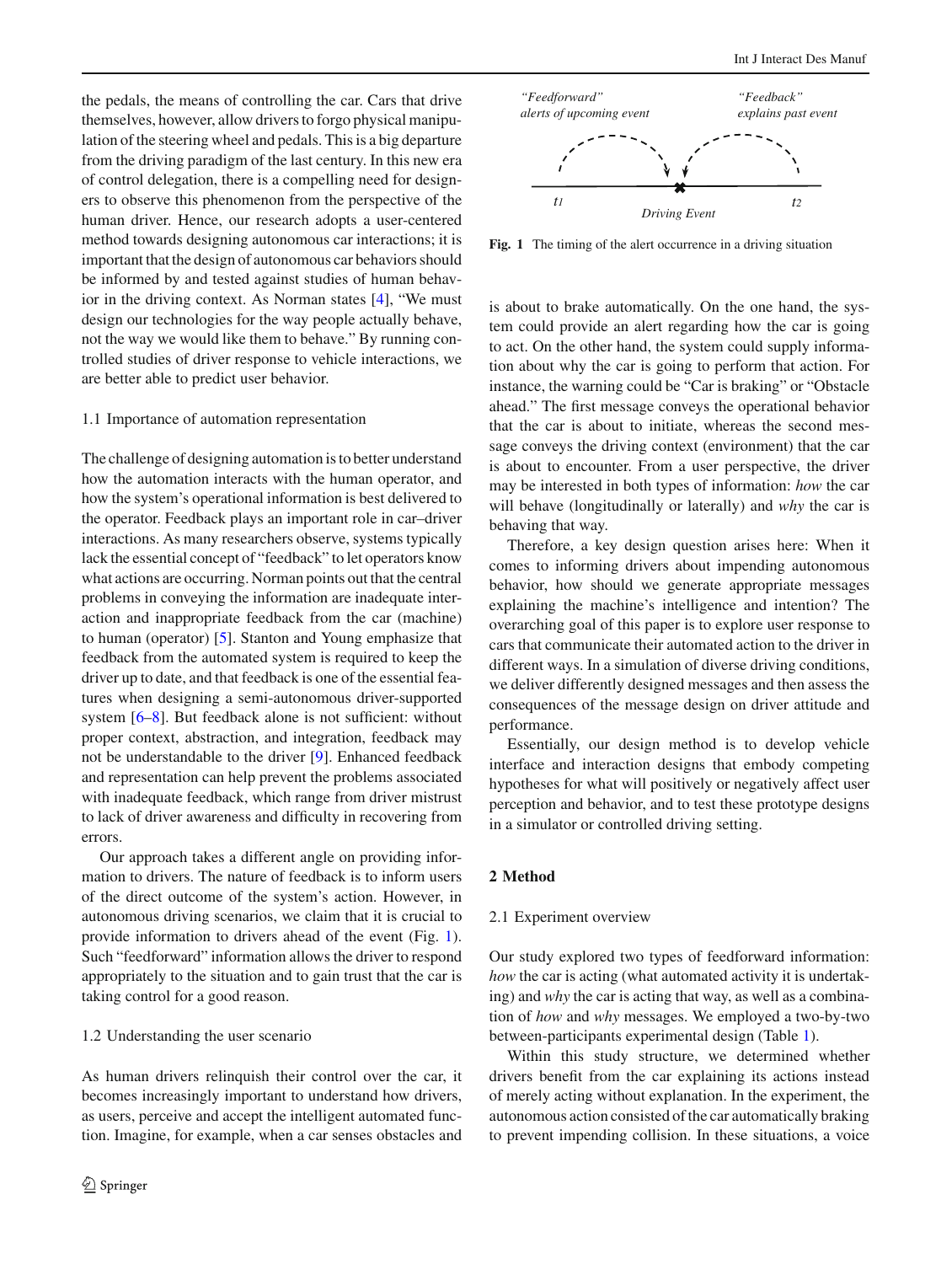|                        | Why message                                                          | Without <i>why</i><br>message          |
|------------------------|----------------------------------------------------------------------|----------------------------------------|
| How message            | Both internal and external<br>information referring to<br>automation | Internal (car activity)<br>information |
| Without how<br>message | External (situation)<br>information                                  | No information<br>(control condition)  |

<span id="page-2-0"></span>**Table 1** Structure of the study: 2 (cars telling *why*: yes/no)  $\times$  2 (cars telling *how*: yes/no)

alert informed the driver of the car's imminent autonomous behavior. We tested three different message designs:

- 1. *How* message: Information about how the car is acting, announcing the automated action the car is initiating. In our experiment, this message was, "Car is braking."
- 2. *Why*message: Situational information explaining the reason for engaging automation: "Obstacle ahead."
- 3. *How + why* message: Alert of how the car is acting and why the car is making those actions: "Car is braking due to obstacle ahead."

We assessed driver attitudes and safety performance to learn how different types of information affect the driver.

The study consisted of two driving simulator sessions (training and data runs) for each participant, lasting approximately half an hour in total. After completing each driving session, participants answered an online questionnaire. The entire study was conducted in one room at Stanford University where both the driving simulator and the computers with the online questionnaire were located.

## 2.2 Participants

Sixty-four university students (32 males and 32 females, gender-balanced across each condition) with valid driver's licenses were recruited to participate in the study for course credit. They were aged  $18-27 (M = 21.11, SD = 1.42)$  and had between two and ten years ( $M = 4.99$ ,  $SD = 1.55$ ) of driving experience. All participants gave informed consent and were debriefed after the experiment.

# 2.3 Apparatus

We used a driving simulation called STISIM from Systems Technology, Inc., which has been used for previous driving studies conducted by the Communication Between Humans and Interactive Media (CHIMe) Lab at Stanford University [\[10](#page-6-8),[11\]](#page-6-9). Physically, the simulator consists of a half-cut modified Ford Mustang equipped with a gas pedal and brake, a force-feedback steering wheel, and a driver's seat. During the experiment, the simulated driving course was run on lab



Fig. 2 Overview of the driving simulation setup

<span id="page-2-1"></span>computers and projected onto three rear-projection screens (each 2.5 m diagonal) angled so that the driver had a 160◦ field of view (Fig. [2\)](#page-2-1). The same simulator setup was used for both the training course and the main driving course.

For the purpose of this experiment, we built and programmed an auto-braking function in the simulator and designed it to brake automatically in impending collision situations. Thus, the car was able to take control from the driver and decelerate when responding to unexpected circumstances that required emergency braking, such as an obstacle on the road or a pedestrian jaywalking. The participants were informed that the automated function would activate only for the purpose of safety support. To minimize effects caused by the lack of motion feedback that would exist in a real driving situation, a braking sound was simultaneously provided as a cue of decelerating action every time the braking force was applied. Additionally, to better simulate the driving experience, force feedback on the brake pedal was generated in proportion to the brake pressure. These two features acted as physical proxy for braking action.

The 12-km driving course incorporated urban, suburban, and highway sections, and featured stop signs and traffic signals. The course included several hazards, traffic variations, environmental scenery, and changing driving conditions to mimic an actual difficult driving experience. Speed limit varied over the course from 30 miles per hour in urban areas to 65 miles per hour on the highway. The course was specifically designed to avoid motion sickness in participants.

In the experiment, whenever an unexpected challenge appeared on the course, the voice warning and/or auto braking was generated. For example, as soon as debris or a jaywalker suddenly appeared in the middle of the road, the car responded to the unexpected event by generating a voice alert and applying the brake for the driver. For the voice alert, a standard American accent with no particular mood or inflection was employed, and the alert's latency time of response to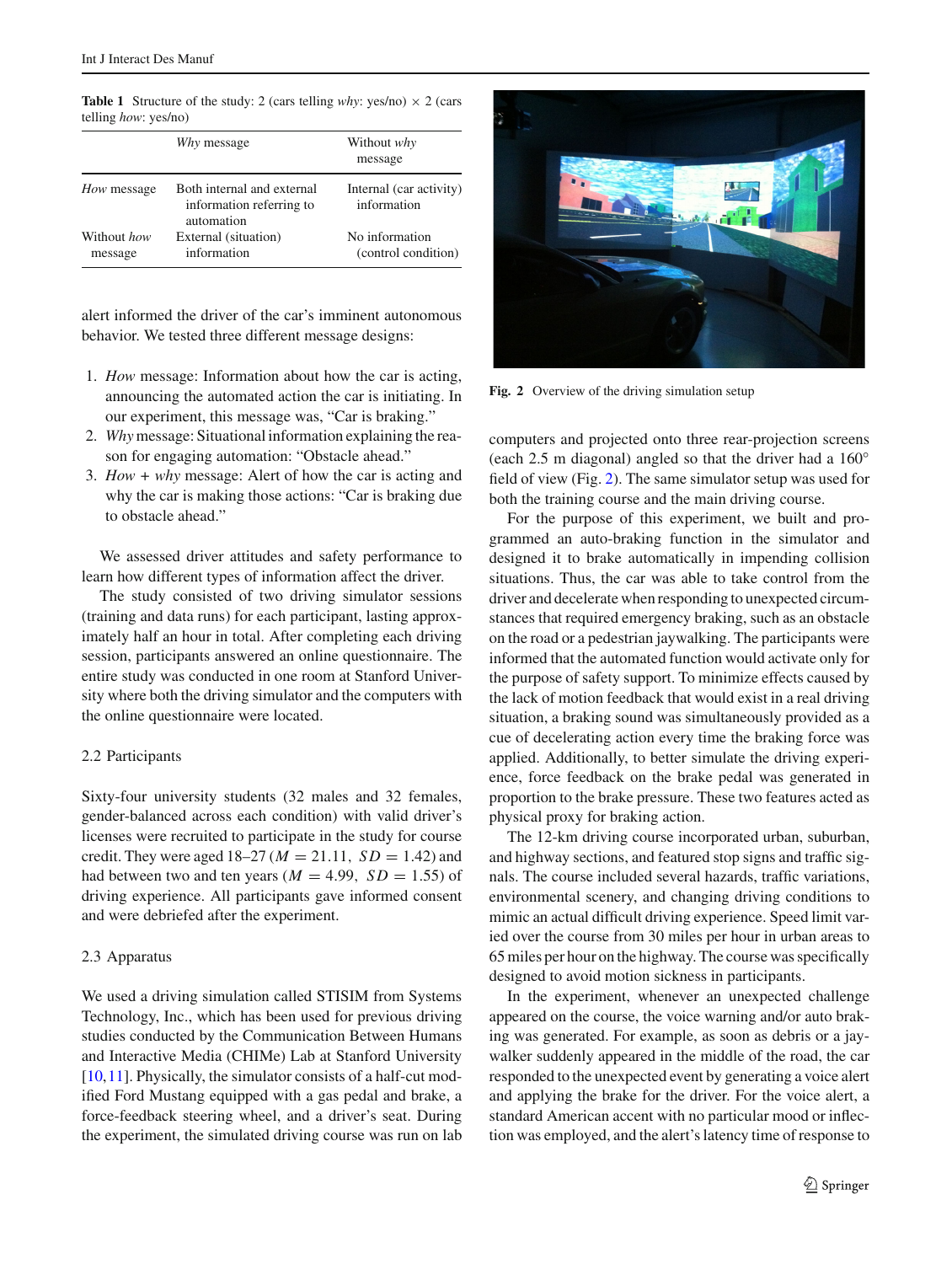the automated braking was approximately one second. Participants were informed that the alerts were intended to signal the car's autonomous action.

# 2.4 Limitations

One limitation of our study lies in the use of the simulator. Although it provides a reliable method for manipulating the experiment and a safe environment for testing stillexperimental autonomous driving technology, there is a fair amount of difference in fidelity between the simulation and real-life driving. Conducting driving research in real traffic and road conditions would increase the reliability and validity of the data with regard to both attitudes and performance.

Second, the sample group is limited demographically: Participants are university students less than 30 years old. A wider range of participants—including newer drivers as well as elderly drivers with longer experience but possibly slower perception and reaction times—could yield an opportunity to more broadly generalize our findings or to produce different findings.

# 2.5 Procedure

Participants came to the driving simulator lab and, prior to driving, were given a brief description of the driving environment and signed an approved human subject consent form. After being acclimated to the simulator by driving 5 min on a practice course, participants drove for approximately 30 min on a 12-km test course. Participants were advised to drive safely and to obey traffic regulations such as speed limits, traffic lights, stop signs, etc. After completing the driving course, participants filled out an online questionnaire that assessed their overall driving experience and their reactions to dealing with the warning system. All participants were debriefed at the end of the experimental session.

#### 2.6 Dependent variables

# *2.6.1 Attitudinal measures*

Attitudinal measures were based on self-reported data on adjective items in the post-drive online questionnaire, and the order of the list of adjectives was randomized every time a new survey was run. The questionnaires were adapted from a published model from the CHIMe Lab at Stanford University that is used to measure driver attitude [\[10](#page-6-8),[11\]](#page-6-9), with participants ranking each item on a ten-point Likert scale ranging from "Describes Very Poorly (=1)" to "Describes Very Well  $(=10)$ ." With the self-reported rating scale, two indices, "emotional valence" and "machine acceptance," were created by averaging participants' ranking of adjectives. Both indices were tested for reliability using Cronbach's  $\alpha$ ,

which implies that each set of items is closely related as a group.

The emotional valence index reflects responses to the question, "How well do the following words describe how you felt while driving?" The index was generated by averaging responses to the adjectives "anxious," "annoyed," and "frustrated" (Cronbach's  $\alpha = 0.77$ ). This index was reversely coded so that higher scores were associated with a more positive emotional response.

The machine acceptance index reflects responses to the question, "How well do the following adjectives describe the car?" The index was generated by averaging responses to four adjectives: "intelligent," "helpful," "dominant," and "reliable" ( $\alpha = 0.73$ ).

# *2.6.2 Behavioral measures*

Safe driving behavior was objectively assessed by analyzing data collected from the driving simulator, including the following six items: collisions, speeding incidents, traffic light violations, stop signs missed, road edge excursions, and driving time.

# **3 Results**

#### 3.1 Driver attitudinal response

*Emotional valence.* Figure [3](#page-3-0) depicts the analysis of the emotional valence index. A significant interaction effect emerged between two independent variables, the *why* and *how* messages,  $F(1, 60) = 5.90, p < 0.001$ . In the con-



<span id="page-3-0"></span>**Fig. 3** Drivers' emotional valence. *Y* -axis corresponds to the mean value of the index, and a higher score indicates a more positive attitudinal response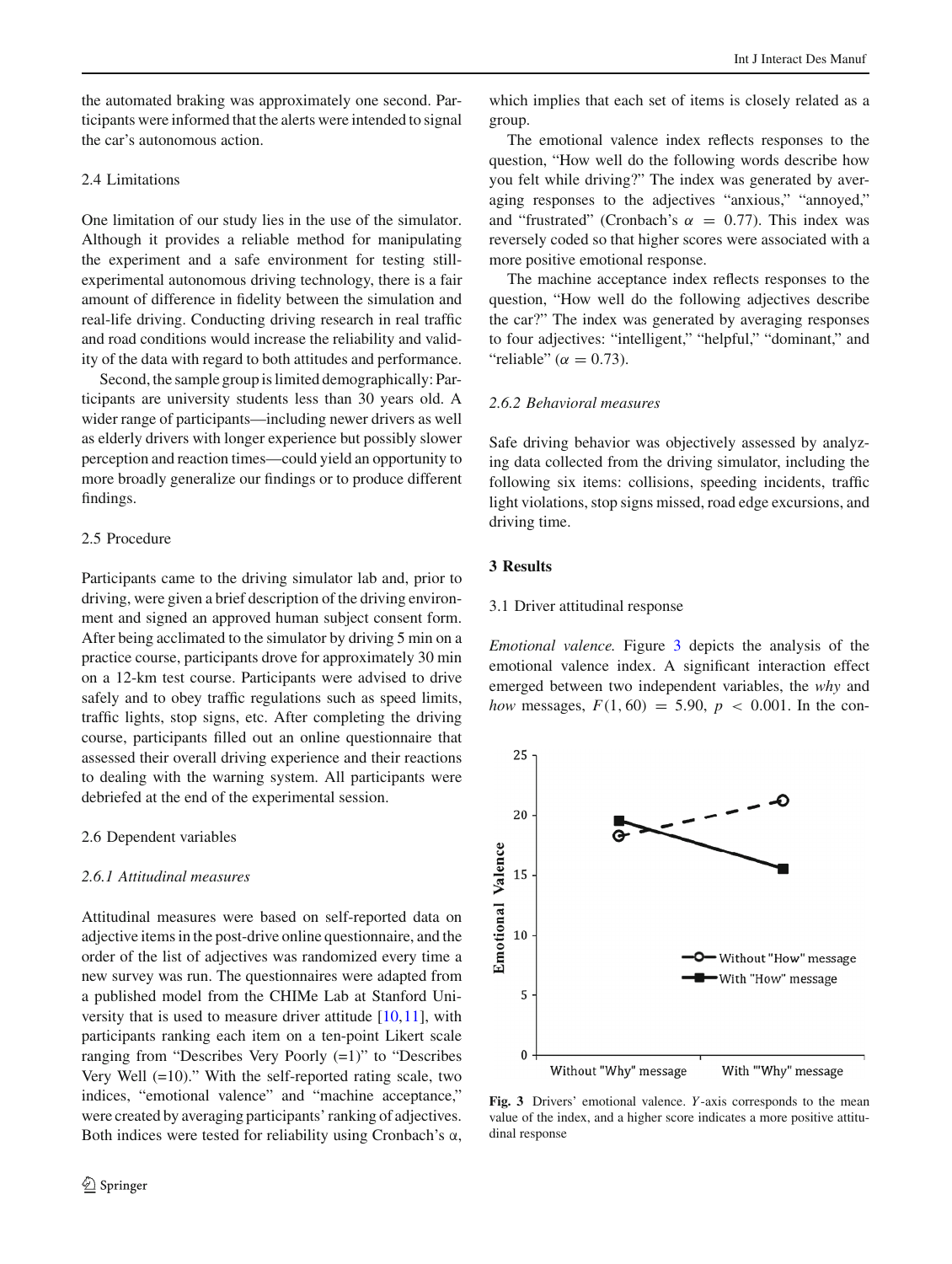

<span id="page-4-0"></span>**Fig. 4** Machine acceptance. *Y* -axis corresponds to the mean value of "machine acceptance," and a higher score indicates greater trust in the automated system

text of auto-braking actions, people felt least positive about the *how* message when it was accompanied with the *why*  $(M = 15.57, SD = 7.16)$ . They showed the most positive valence emotions when the *how* message was excluded  $(M = 11.75, SD = 4.57).$ 

*Machine acceptance*. Figure [4](#page-4-0) illustrates the analysis of driver acceptance of the automated system. There was a significant main effect from the independent variable, the *why* message,  $F(1, 60) = 4.79$ ,  $p < 0.05$ . Drivers expressed greater system acceptance with messages that provided information about the driving environment ( $M = 24.32$ ,  $SD =$ 4.35) than with messages that did not provide information about the driving environment ( $M = 21.35$ ,  $SD = 5.95$ ).

#### 3.2 Driving behavior

Among various safe-driving performance measures, the only significant effect was upon the road edge excursions.

Figure [5](#page-4-1) shows the correlation between the type of alert and road edge excursions. There was a significant interaction effect between the type of message and this measure of driving performance,  $F(1, 60) = 6.92$ ,  $p < 0.01$ . When participants were not told the *how* message, the *why* made no difference. When participants were told the *how* message without the *why*, they drove worse ( $M = 2.81$ ,  $SD = 1.68$ ). Their safest driving performance was when they had both *how* and *why* messages ( $M = 1.06$ ,  $SD = 0.92$ ).

# **4 Discussion**

Results show that, in a semi-autonomous driving situation, the type of car-to-driver communication about the car's



<span id="page-4-1"></span>**Fig. 5** Unsafe driving behavior. *Y* -axis indicates the number of road edge excursions

impending actions (*how*information and/or*why* information) has a significant effect upon drivers' attitudes and behavior.

# 4.1 Information that conveys machine behavior and situational reasoning: the  $how + why$  message

Initially, we hypothesized that people would prefer the *how*+*why* message and that it would improve driving behavior. Our rationale was based on by the well-known fact that users in the traditional realm of human–machine/computer interaction are typically more comfortable being informed of the system's operating status when the information also conveys the reason for operating actions. In our study, surprisingly, car-to-driver communication that conveyed both the car's actions and the reason for those automated actions affected driver attitude negatively. When people were told both how and why the car was about to act on their behalf, they felt anxious.

Now we understand that our hypothesis was based on insufficient consideration of the driving context. Imagine one scenario: a car gives you a vocal alert saying, "Car is slowing down because of obstacles ahead!" At this moment, the driver must process two types of information: the machine's status and the situational status. Then the driver wonders, "What should I think about first?" As a consequence, it is difficult for the driver to determine what must be comprehended and responded to. With overloaded input, the driver could easily misunderstand signals. We believe that the *how*+*why* message, which creates the greatest cognitive load of the four experimental conditions, may be too much information to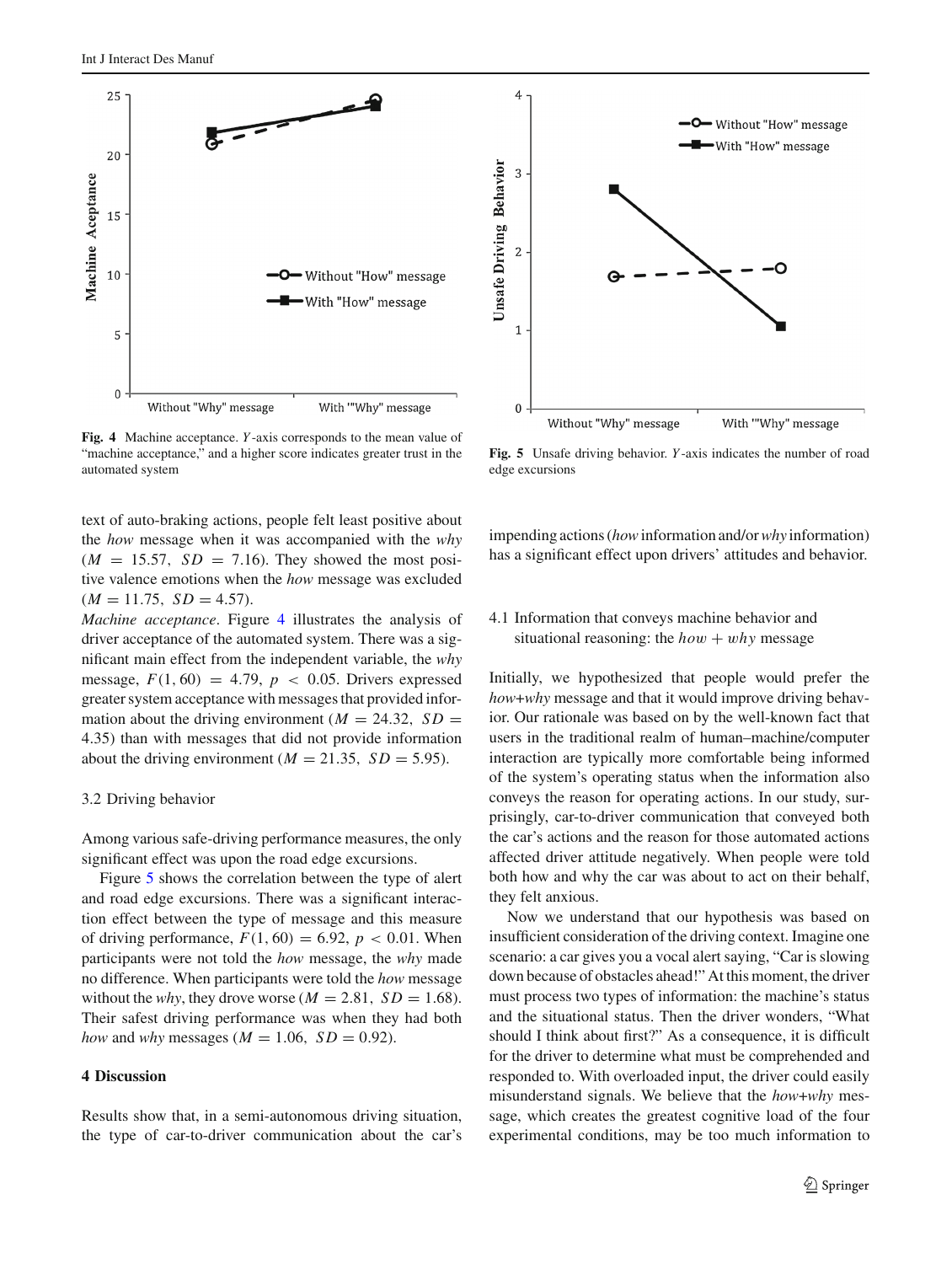process while driving. The multiple simultaneous messages cause confusion and lead to an increased anxiety level.

Reeves and Nass, in their Media Equation theory [\[12](#page-6-10)], argue that too much or too little information may devalue the content of communication. The result of this problem of quantity is user frustration. One solution they proposed is to use properly abbreviated messages that both parties have prior agreement on. We call this "concurred abbreviation."

In signal detection theory, there is the concept of the receiver operating characteristic curve (ROC). The concept is that possibilities of mis-alarm (delivering an untimely signal) and false alarm (delivering the wrong signal) are increased when multiple alerts occur simultaneously [\[13](#page-6-11)]. In contrast to desktop computer scenarios, driving requires a quick reaction time to determine what is happening and respond to changes in the environmental situation. Thus, by making drivers rely on overloaded perception and cognition, complex signals can easily make drivers misread timely information, causing increased anxiety. This notion supports our finding that the combined *how+why* alert can cause negative effects.

Even though it was perceived negatively by drivers, the combined *how+why* message contributed to safer driving by minimizing off-lane excursions. By providing both the situational and operational contexts, the combined message helps drivers to maintain responsibility for controlling the vehicle when manual and autonomous controls co-exist. This fact underscores an important lesson for designers: the consumer appeal of the product does not always correlate with high performance and satisfaction in actual use. We should anticipate a potential design trade-off between attitudinal preferences and driving safety.

4.2 Information that conveys only machine behavior (automation-centered communication): the *ho*w message

The message reporting only the machine behavior caused drivers to perform the worst: drivers tended to drift out of their lane. This suggests that the *how* message, manifested as indicating the explicit behavior of the car such as "Car is braking," reinforces the idea that the responsibility over the car is held by the automated system, not the driver. The driver then tends to take a passive role, adopting the notion that "I don't have to react because the car will act on my behalf."

This finding can be explained by the concept of "locus of control": whether drivers feel that they (an internal determinant) or the automated system (an external determinant) are mainly responsible for the behavior of the vehicle [\[6](#page-6-5)]. Even though the car was only responsible for braking, the *how* message that created an external locus of control might have led a driver to assume a passive position relative to the automated system. As a result, this passive role caused the driver to fail to maintain a sense of control even over steering and lane-keeping, which led to decreased safe driving performance. It is notable that the failure to maintain the sense of longitudinal control had an impact on maintaining lateral control. In semi-autonomous driving situations, the driver and car should be seamlessly cooperative in the task of control transfer.

Another reason that drivers performed worse when given only the *how* message may have to do with situational awareness. The natural sequence of a driver's process is to perceive first, then react. In our study frame, the *how* explanation causes drivers to remain in a cognitive state of uncertainty: "Okay, I understand that this car is going to slow down for safety purposes, but why exactly?"

Endsley's model [\[14,](#page-6-12)[15\]](#page-6-13) is often cited to explain the concept of situation awareness (SA). In his definition, SA is the ability to perceive the related elements of the environment, to comprehend the given situation, and to anticipate the future status. This notion of SA is a crucial component in safe driving. We can surmise that the lack of situational reasoning in the *how* message explains why people drove unsafely under the *how*-only message.

Why would the *how* message, delivered without why information, have a negative effect on situation awareness in driving? Although the *how*-only alert was not as disliked as much as the combined *how+ why* message, drivers still didn't like the *how*-only alert. Perhaps this reaction stems from the idea that it is inconsiderate to provide messages that don't help the user know what to do.

In seeking better communication models between humans and machines, Reeves and Nass accentuate that designing polite machines is important because we humans are polite to machines, and if the machine's behavior fails to be polite in return, the failure is considered offensive [\[12\]](#page-6-10). Explaining the car's behavior, "Car is braking," without explaining the reason may be "impolite" even though it is accurate. The driver might get nervous not because the information was inaccurate but because the message was not helpful.

An alternative explanation for why the *how*-only message was disliked more than the *why*-only message is that the *how* information is redundant because it describes actions that the car is about to take, and the very action itself is a message; drivers might perceive the message + action as belaboring the point unnecessarily.

4.3 Message that conveys only the situational reasoning for automation (context-centered communication): the w*hy* message

Our results showed that drivers preferred receiving only the *why* information, which created the least anxiety (Fig. [3\)](#page-3-0) and highest trust (Fig. [4\)](#page-4-0). In contrast, the combined *how+why* information was the worst from a driver perspective. The succinct *why* message, such as "Obstacle ahead!" includes